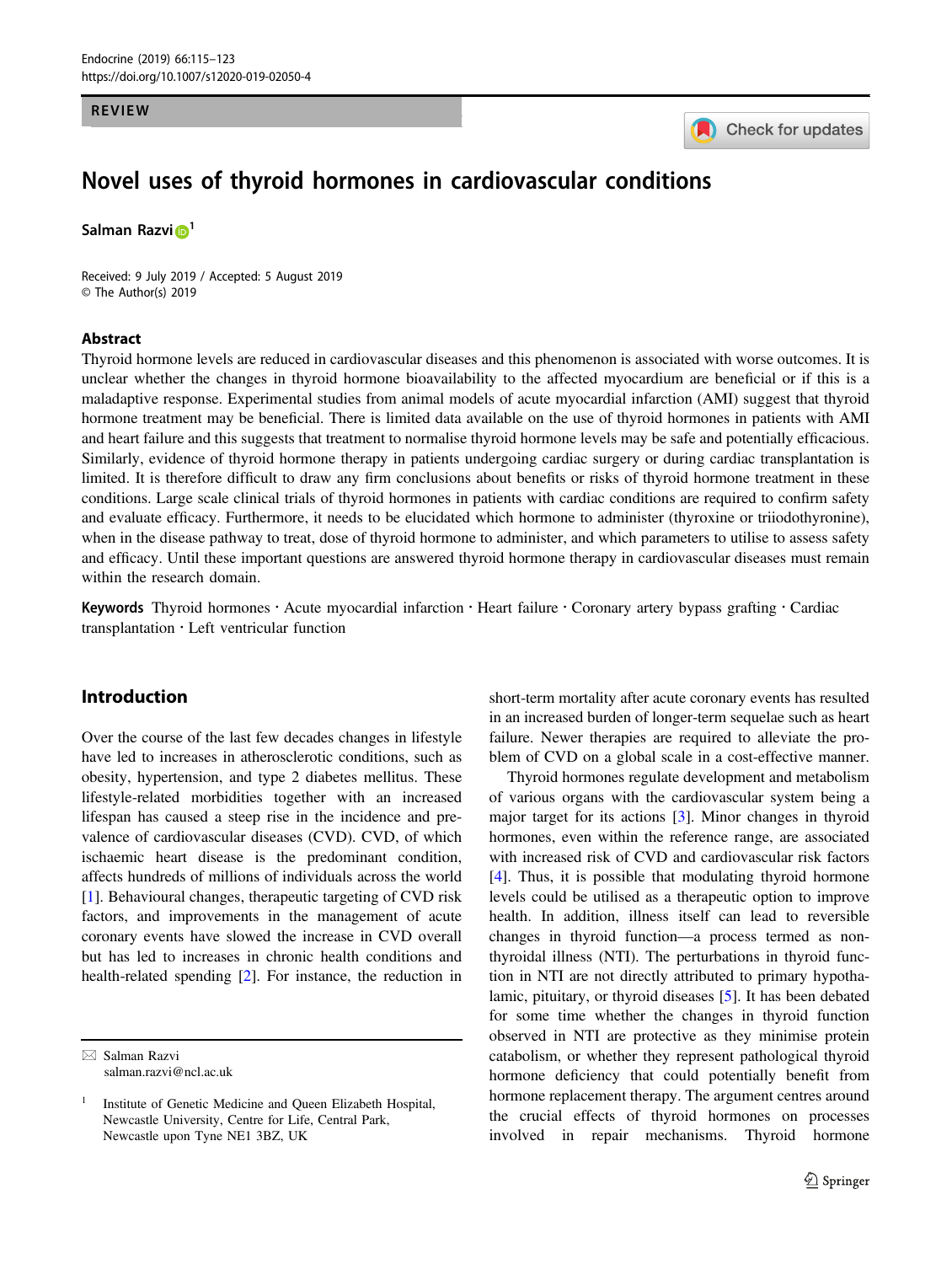deficiency could lead to a number of cardiovascular effects including decreased cardiac output, increased systemic vascular resistance, or delayed repair from injury, and immune dysfunction [[6\]](#page-6-0). Unnecessary thyroid hormone replacement, on the other hand, increases oxygen demand and cardiac work and induces tachyarrhythmias, particularly atrial fibrillation, coronary spasm, and cardiac ischaemia even in the absence of significant coronary artery disease [\[5](#page-6-0)]. As the heart and vascular system are important target organs of thyroid hormone action this review will focus on novel uses of thyroid hormone in cardiovascular conditions.

## Historical perspective on the use of thyroid hormones in CVD

Thyroid extract was the first hormonal preparation introduced into clinical medicine more than a century ago. In 1891, George Murray, a pathologist in Newcastle, England, injected sheep thyroid extract subcutaneously to a 46-yearold woman with typical clinical features of myxoedema [\[7](#page-6-0)]. The clinical effect was swift and very effective, and the patient went on to live for almost 30 years on thyroid hormone substitution therapy and eventually died of heart failure [[8\]](#page-6-0). Edward Kendall crystallised thyroxine (T4) in 1914 and Harington and Barger identified its chemical structure and synthesised it in the laboratory in 1927 [\[9](#page-6-0)]. Subsequently, Pitt-Rivers and Gross detected the second thyroid hormone triiodothyronine  $(T3)$  [\[10](#page-6-0)]. Treatment with injectable and then oral thyroid extract remained the mainstay of treatment until the 1950s probably due to the high cost of the synthetic levothyroxine [\[11](#page-6-0)]. Later, as levothyroxine became more widely available at reasonable cost the use of thyroid extract became virtually nonexistent. In addition, there have been concerns about the ratio of T3:T4 in the porcine-derived thyroid extract which is much higher than the amount secreted by the human thyroid gland [[12](#page-6-0)].

When the striking effects of thyroid hormones on serum cholesterol levels became apparent, cholesterol determination and measurement of basal metabolic rate were utilised as indirect diagnostic tests of thyroid function, particularly in the absence of specific hormonal assays of thyroid function [[9\]](#page-6-0). Furthermore, atherosclerosis of peripheral arteries was found to be associated with low protein-bound iodine and low basal metabolic rate, both suggestive of hypothyroidism [\[13](#page-6-0)]. In addition, postmortem analysis of patients who died of heart attacks revealed morphologic changes indicative of thyroid hormone deficiency [\[14](#page-6-0)]. Thus, it was not surprising that researchers started considering thyroid hormone therapy as a therapeutic agent in treating CVD.

Enthusiasm for the use of thyroid hormone therapy in CVD was however curbed when it was observed that patients with angina often experienced an increase in symptoms even when physiological doses of thyroid extract were used, especially if therapy was started abruptly. Therefore, it became standard clinical practice to start with low doses and to increase the hormone gradually. It was also believed that synthetic isomer D-thyroxine might be superior to L-thyroxine (the synthetic form of the natural hormone) in decreasing serum cholesterol levels without increasing myocardial oxygen demand [[15](#page-6-0)]. But, a double-blind trial lasting 5 years, the Coronary Drug Project, in patients with a history of myocardial infarction, showed that mortality from the coronary heart disease was similar in the group treated with D-thyroxine compared to the group treated with placebo [[16\]](#page-6-0). It was however noted that the D-thyroxine group experienced remarkably more proarrhythmic effects. This worrying sideeffect was probably due to the fact that the dose of D-thyroxine administered (6 mg/day) was equivalent to more than 300 mg of L-thyroxine [[17](#page-6-0)]. In addition, the D-thyroxine preparation used in the trial was contaminated with a high level of active L-thyroxine [\[18](#page-6-0)]. Thus, the trial was terminated early and never repeated again.

More recently, data from experimental studies and epidemiological observations have shown that thyroid dysfunction is associated with higher cardiovascular morbidity and mortality [[19](#page-6-0)–[21\]](#page-6-0). Furthermore, even variations of thyroid hormones within the reference range have been linked with adverse events. Therefore, interest in the use of thyroid hormones in the management of CVD has been reawakened.

### Pathophysiology of TH changes in cardiac conditions

The two main thyroid hormones T4 and T3 are secreted by the thyroid gland in response to stimulation by thyroid stimulating hormone (TSH). Both T4 and T3 have biological actions but T3 is considered the active hormone. Thyroid hormone metabolism is regulated by enzymes called deiodinases. Type I (DIO1) and type II iodothyronine deiodinase (DIO2) lead to extrathyroidal T3 production from the precursor T4. DIO1, which is active in the liver and kidney, produces 15–20% of total circulating T3, whereas DIO2 activity located in the pituitary, brain, brown adipose tissue, and heart is responsible for the remaining two-thirds of T3 production [\[22](#page-6-0)–[24](#page-6-0)]. DIO3, on the other hand, catabolizes both thyroid hormones and terminates their action. The thyroid hormone status of any given tissue is dependent on both circulating as well as intracellular thyroid hormone levels, which are regulated by deiodinases and thyroid hormone transporters.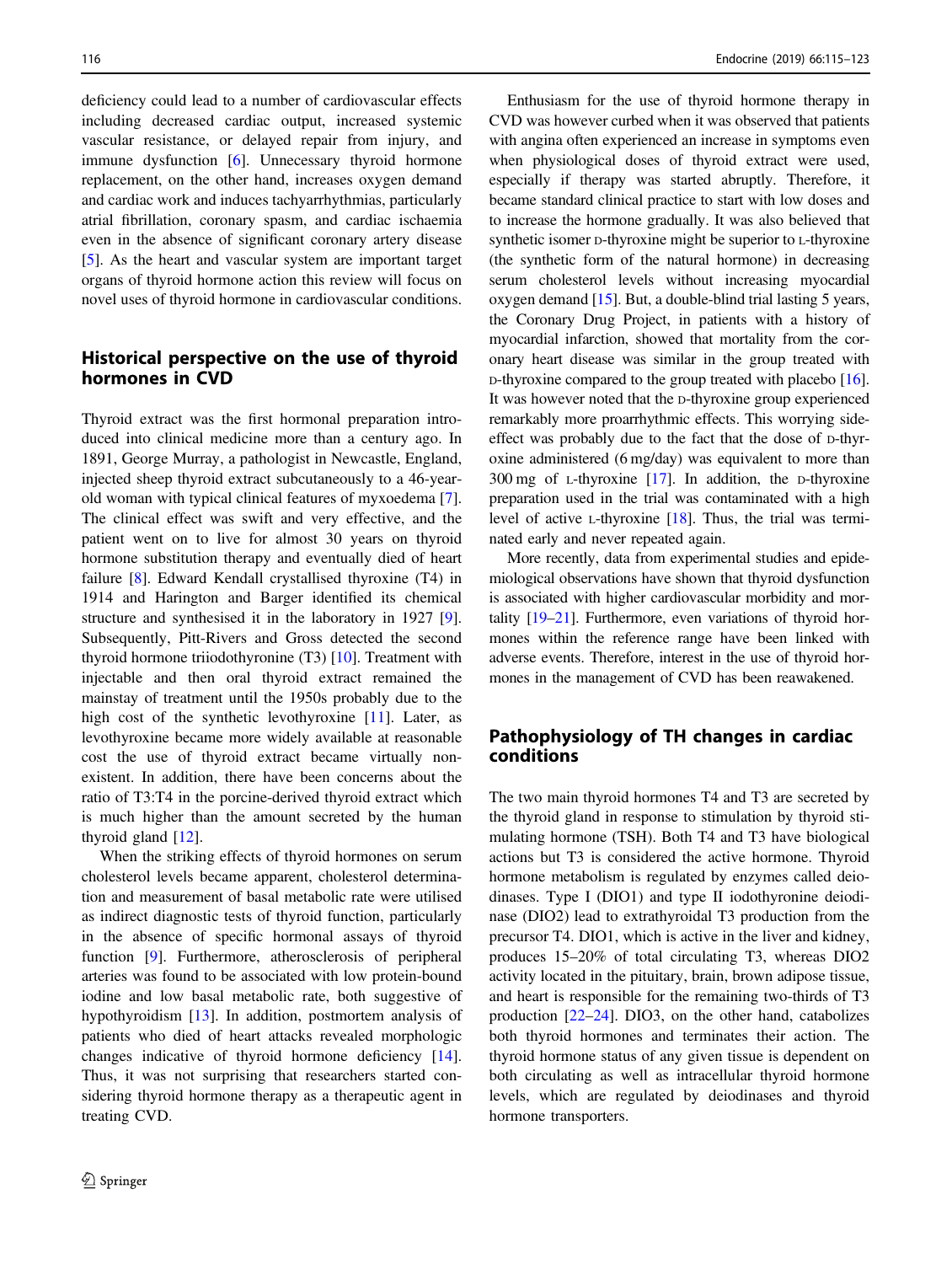

Fig. 1 Thyroid hormone actions on the cardiomyocyte Thyroid hormones T4 (thyroxine) and triiodothyronine (T3) enter the cardiomyocyte via plasma membrane transporters. Inside the myocardial cell, T4 can be activated by the enzyme DIO2 (deiodinase 2) to the active form T3, and both T4 and T3 can be inactivated by DIO3 (deiodinase 3) to rT3 (reverse T3) and T2 (diiodothyronine),

Thyroid hormones have wide-ranging effects on the cardiovascular system (see Fig. 1). Thyroid hormones influence cardiac status by several mechanisms: by direct genomic actions through binding to nuclear receptors leading to the regulation of the expression of target genes in the cardiomyocyte; by extranuclear, nongenomic actions on the ion channels located in the cardiomyocyte cell membrane; and through effects of both thyroid hormones on the peripheral circulation [[3\]](#page-5-0).

In the nucleus of the cardiomyocyte, T3 binds to thyroid hormone receptors (TR), which in turn bind to thyroid hormone response elements in the regulatory regions of target genes to control transcription. The two main TRs are TRα, which is highly expressed in cardiomyocytes, and TRβ. TRs can bind to thyroid hormone response elements even in the absence of thyroid hormones, leading to repression of transcription of target genes. Thus, gene regulation in the cardiomyocyte is dependent on the availability of thyroid hormones [[25\]](#page-6-0). Thyroid hormones regulate myocardial contractility and systolic function by activation of genes encoding sodium/potassium-transporting ATPases, myosin heavy chain-α, and sarcoplasmic/ endoplasmic reticulum calcium ATPase 2, and negatively regulating the transcription of myosin heavy chain-β and phospholamban [\[3](#page-5-0)]. Thyroid hormones also have a direct inotropic effect on the heart by positively regulating the gene expression of the β1-adrenergic receptor  $[26]$  $[26]$ . In addition, thyroid hormones influence cardiac chronotropy through both genomic and nongenomic effects on components of the adrenergic-receptor complex and on sodium, potassium, and calcium ion channels [\[27](#page-6-0)]. The nongenomic

respectively. From the cytosol T3 diffuses into the nucleus and binds to thyroid hormone receptors (TR) in the presence of TRE (thyroid hormone response elements) and initiates the regulation of target genes and other metabiolic pathways (genomic actions). In addition, thyroid hormones also have direct nongenomic actions. Adapted from Jabbar et al. [[3\]](#page-5-0)

effects of thyroid hormones on cardiomyocytes and the vascular system include activation of sodium, potassium, and calcium membrane ion channels, effects on the mitochondrial membrane and mitochondriogenesis, and involvement in signalling pathways of cardiomyocytes and vascular smooth muscle cells [[3\]](#page-5-0).

In cardiac diseases, such as heart failure or acute myocardial infarction, the intracellular cardiomyocyte environment is affected by hypoxia, which in turn leads to inflammation [\[28](#page-6-0)]. The hypoxia and the resultant inflammatory response reduce deiodinase activity in the cardiomyocyte, which along with reduced plasma T3 levels, result in a decrease in intracellular T3 bioavailability (see Fig. [2\)](#page-3-0). Furthermore, increased DIO3 gene expression under hypoxic conditions leads to degradation of T3 into inactive metabolites. Therefore, the intracellular environment in the cardiomyocyte in a number of cardiac conditions presents with reduced availability of T3 and, consequently, reduced metabolism. The clinical implications of the reduced bioavailability of thyroid hormones in these patients is unclear.

There are remarkable similarities between developmental processes and changes occurring in the damaged myocardium, which has refocused research on the role of thyroid hormones in the pathophysiology of cardiac disease. Disparate stressful processes such as pressure overload, hypoxia, ischaemia, inflammation, and metabolic disturbances result in the predominance of the foetal gene programming. This genetic developmental switch of the diseased myocardium is not well understood [\[29](#page-6-0)]. However, recent evidence suggests that reactivation of the foetal genotype may constitute a permissive state for cell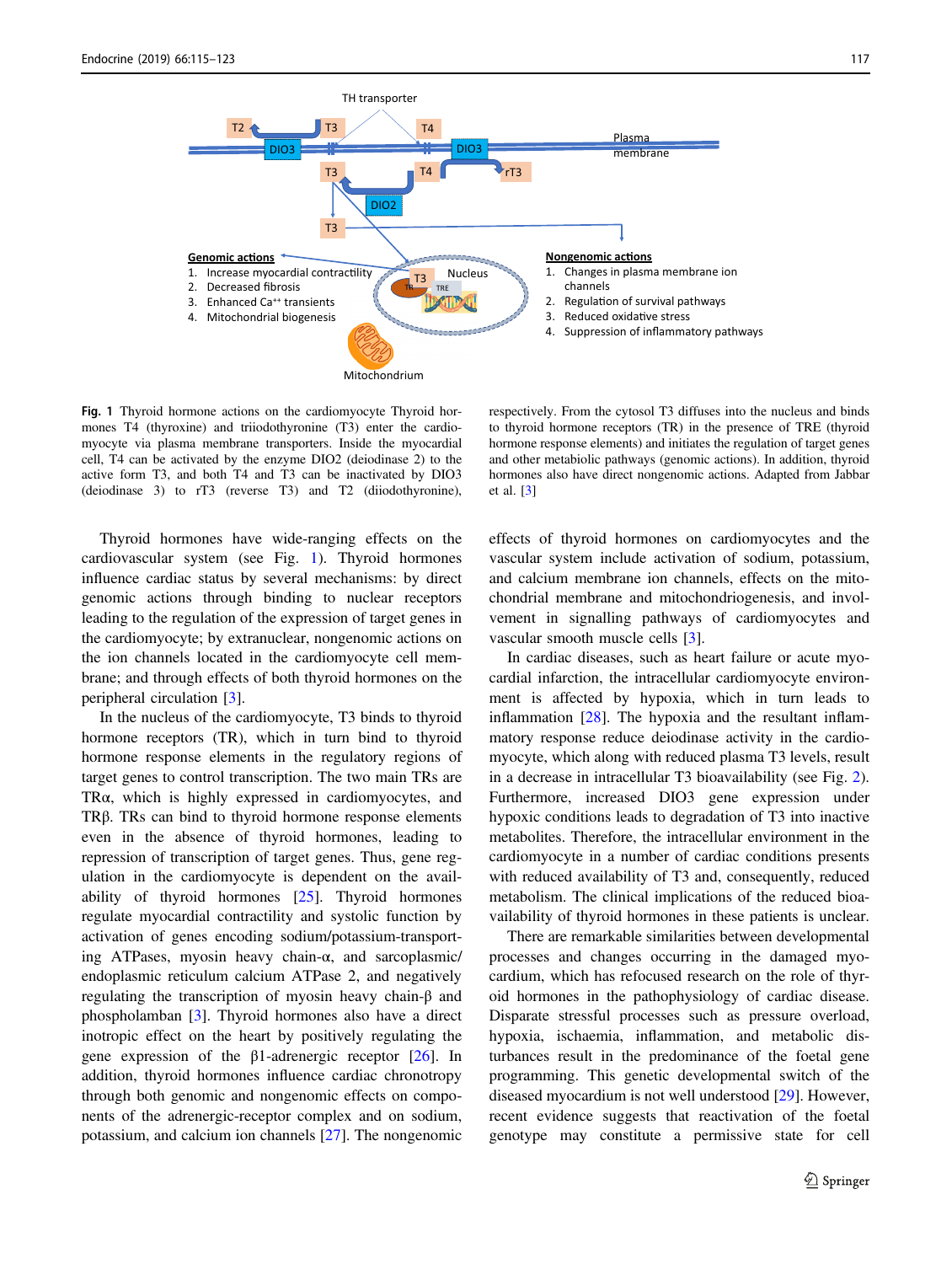<span id="page-3-0"></span>

Fig. 2 Effects of low serum T3 levels in acute myocardial infarction T3—triiodothyronine, DIO3—deiodinase 3, DIO2—deiodinase 2, TR—thyroid hormone receptor

regeneration. There is some evidence that thyroid hormones, which play a critical role during development, may also have an important function in regeneration and repair during adult life [\[30](#page-6-0), [31](#page-6-0)]. Thus, thyroid hormones may have important therapeutic potential in the management of a number of cardiac conditions.

#### Thyroid hormones in heart failure

Thyroid hormones have multiple effects on the cardiovascular system, ranging from molecular and cellular effects to consequent hemodynamic alterations. There is increasing evidence that suggests an adverse relationship between thyroid dysfunction and heart failure (Table 1). In patients with heart failure, both low and high serum TSH levels are associated with higher mortality [[32\]](#page-6-0). Furthermore, higher serum TSH levels are a strong and independent predictor of clinical outcomes including death and cardiac-related hospitalisations [[32\]](#page-6-0). In the SCD-HeFT trial increased serum TSH levels were related to higher mortality in patients with impaired left ventricular systolic function [\[33](#page-6-0)]. The other common biochemical abnormality observed in nearly onethird of patients with heart failure is the so-called "Low T3 Syndrome" [[34\]](#page-6-0).

The physiological reasons for the development of a low T3 state in patients with severe illness and, in particular, with heart failure, are not clearly understood. There are at least three potential mechanisms that may explain the development of the low circulating T3 levels in patients with moderate and severe heart failure:

(1) Reduced activity of DIO1 and DIO2: a decreased extrathyroidal conversion of T4 to T3 due to diminished activity of peripheral deiodinases, associated with a decreased transport of T4 into tissues [[35,](#page-6-0) [36\]](#page-6-0).

Table 1 Effects of thyroid hormone T3 on various cardiovascular and neuroendocrine parameters in patients with heart failure

| Parameter and effect                           |
|------------------------------------------------|
| Left ventricular systolic function $\Uparrow$  |
| Left ventricular diastolic function $\Uparrow$ |
| Systemic vascular resistance $\Downarrow$      |
| Noradrenaline $\Downarrow$                     |
| Aldosterone $\Downarrow$                       |
| Natriuretic peptide synthesis $\uparrow$       |
| Myocardial blood flow $\Uparrow$               |

- (2) Increased DIO3 activity: an increase in peripheral thyroid hormone break-down due to an ectopic induction of DIO3 activity in peripheral tissues leading to increased reverse T3 levels I [[37](#page-6-0)].
- (3) Central hypothyroidism: decreased plasma levels of TSH and by the concomitant abnormalities in thyrotropin releasing hormone [\[38\]](#page-6-0).

The increased levels inflammatory proteins such as interleukins and cytokines (IL-6, TNF-α, etc.) observed in patients with severe heart failure is associated in both experimental models and clinical scenarios with a pattern similar to low T3 state [[39](#page-6-0)–[42\]](#page-7-0). This observation supports the hypothesis of a link between neuroendocrine and proinflammatory pathways. Moreover, in addition to the above-mentioned changes in hormonal, deiodinase and inflammatory processes, abnormalities in TRs expression in patients with heart failure is also a contributory factor in the development of tissue hypothyroidism [[43,](#page-7-0) [44\]](#page-7-0). In a rat model of hypothyroidism, T4 replacement therapy normalises plasma thyroid hormone levels, but does not reverse the associated cardiac and vascular changes, suggesting that serum thyroid hormone levels may not accurately reflect tissue thyroid status [[45\]](#page-7-0).

The increased cardiac risk in patients with heart failure and low T3 syndrome offers a mechanistic basis for thyroid hormone therapy in patients with left ventricular dysfunction and low/borderline levels of serum T3. In this group of patients, restoration of normal thyroid hormone levels could positively re-establish myocardial gene expression, improve cardiac function and haemodynamics, and thus alleviate morbidity and mortality. A few clinical trials of thyroid hormones have been conducted in patients with heart failure. Moruzzi et al. demonstrated that short- and mediumterm levothyroxine therapy in a small number of patients with idiopathic dilated cardiomyopathy (NYHA class II–IV) improved cardiac function and exercise performance, without any significant side effects [[46,](#page-7-0) [47\]](#page-7-0). In another trial, 23 patients with advanced heart failure (NYHA class III–IV) who were treated with short-term intravenous T3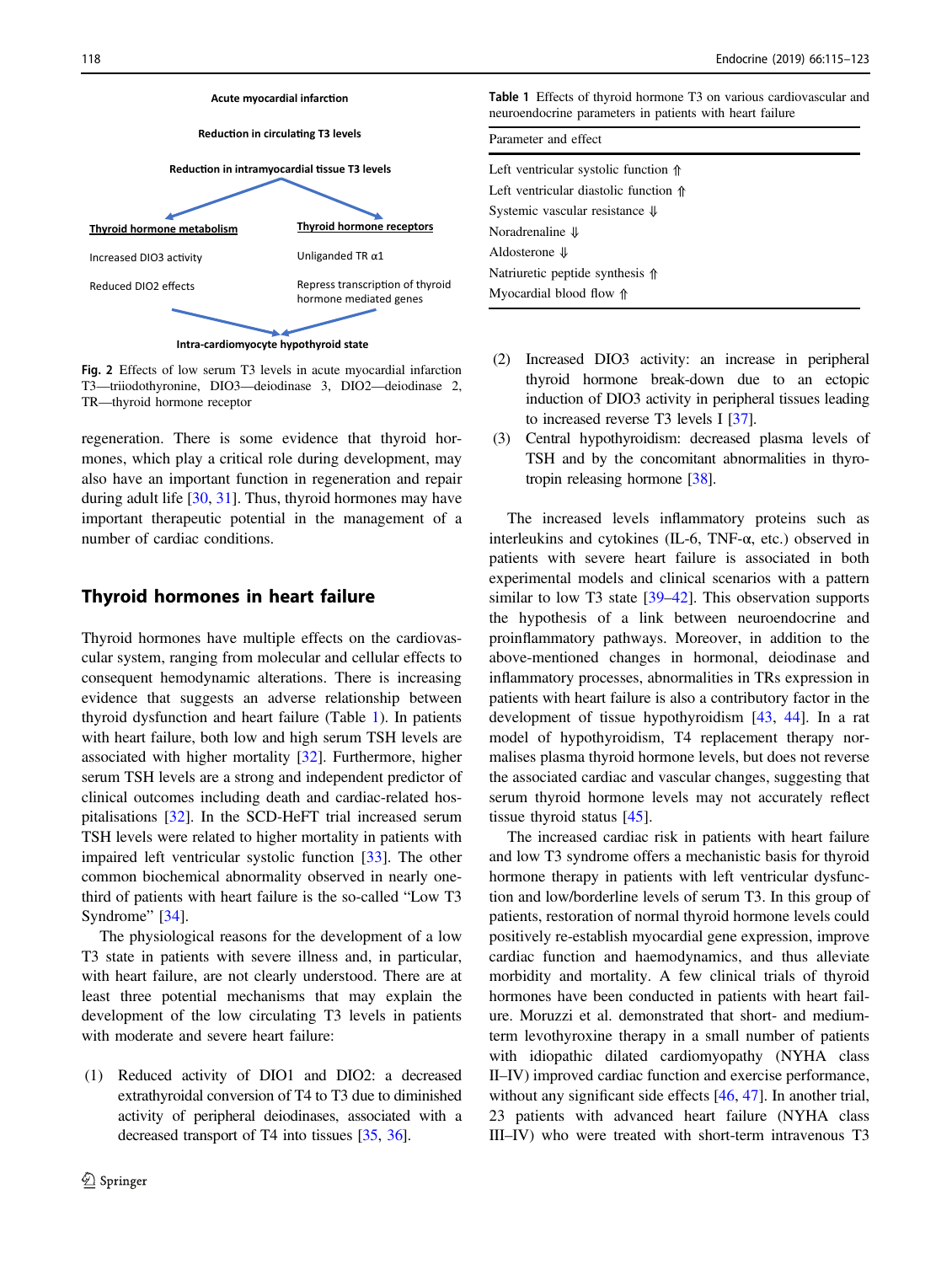administration at supra-physiological doses showed an improvement in cardiac output and a reduction in systemic vascular resistance, without significant changes in blood pressure or heart rate [\[48](#page-7-0)]. Pingitore et al. randomised 20 patients with heart failure and low T3 levels to treatment with T3 infusion for 3 days at physiological doses or placebo [\[49\]](#page-7-0). In this trial, normalising circulating T3 levels were associated with increases in parameters of left ventricular function. In addition, there appeared to be a neuroendocrine reset, with significant decreases in norepinephrine, aldosterone and NT-pro BNP plasma levels [\[49](#page-7-0)]. A trial of oral T3 or placebo in 13 patients with stable heart failure and low T3 levels failed to show a significant benefit after 6 months of therapy though [[50](#page-7-0)]. The largest placebo-controlled trial to date of oral T3 in 50 patients with mild to moderate (NYHA class I–III) heart failure and low T3 levels demonstrated benefits in left ventricular function, exercise performance as well as improvement in inflammatory markers [[51\]](#page-7-0).

Despite these results, the small number of patients studied, the relatively short duration of treatment, and differences in the route and dose of T3 used, limit interpretation of results. Nonetheless, these results suggest that T3 therapy in patients with stable chronic heart failure may be beneficial. Larger multicentre trials for longer periods that also provide information on hard clinical outcomes such as mortality, arrhythmias, and hospitalisations are required before thyroid hormone therapy can be routinely prescribed in patients with heart failure as part of clinical practice.

## Thyroid hormones in acute myocardial infarction

Thyroid hormone action is important for myocardial contractility, acts as a vasodilator and has a direct positive action on myocardial mitochondrial function. Furthermore, antiaptotic and antifibrotic effects of thyroid hormones may also attenuate maladaptive cardiac remodelling and improve myocardial function post-AMI. Reduction in concentration of the active thyroid hormone T3 in ischaemic cardiomyocytes has also been linked to the pathogenesis of ischaemia-reperfusion injury [[52\]](#page-7-0). In rodent models of AMI, a state of tissue hypothyroidism is observed, independently of circulating T3 levels [[53\]](#page-7-0). In AMI patients undergoing reperfusion therapy, subsequent reduction in circulating T3 levels represents a strong independent predictor of death and major adverse cardiac events [[54\]](#page-7-0). In addition, subclinical hypothyroidism in cardiac patients is associated with poor prognosis [\[55](#page-7-0)]. Therefore, thyroid hormone therapy in AMI patients may offer a potentially useful option to limit ischaemiareperfusion injury and reduce infarct size, and also

improve postinfarct left ventricular function as well as morbidity and mortality.

#### Data from experimental studies

Thyroid hormones have several effects on the cardiovascular system that are relevant to the pathophysiology of the injured cardiomyocyte after an AMI. T3 plays a critical role in regulating mitochondrial function and morphology, modulating antifibrotic and proangiogenic effect, and also by impacting on cell regeneration and repair [\[3](#page-5-0)]. Numerous studies in animal models of AMI have shown that thyroid hormone treatment commenced a few hours to a week after AMI limits ischaemia-reperfusion injury and increases postischaemic myocardial functional recovery [\[56](#page-7-0), [57\]](#page-7-0). This effect seems to be of therapeutic relevance for supporting haemodynamics in the clinical setting of ischaemia-reperfusion, such as myocardial infarction or cardiac surgical procedures.

Thyroid hormones are essential in the regulation of molecular mechanisms of angiogenesis, cardioprotection, cardiac metabolism, and myocyte regeneration—processes that can modulate recovery from injury and left ventricular remodelling. Based on experimental studies, the protective effect of thyroid hormone on reducing ischaemic reperfusion injury and improving cardiomyocyte remodelling and function is considered to be mediated by:

Antiapoptotic and mitochondrial protection by modulating mitochondrial permeability transition pore (MPTP) opening [[58](#page-7-0)–[60\]](#page-7-0).

Positive effects on the thyroid hormone deactivating enzyme DIO3, MCT-10 (thyroid hormone transporter) and foetal gene re-expression, and thus restoring cardiomyocyte T3 levels [[28\]](#page-6-0).

Attenuates infarct fibrotic area and reverses foetal gene expression [[61\]](#page-7-0).

Improved myocyte preservation in the peri-infarct zone [\[62](#page-7-0)].

Facilitate recovery of stunned myocardium and left ventricular function with positive effects on alpha- and beta-myosin heavy chain (MHC) and SERCA/Phospholamban ratios [[63,](#page-7-0) [64\]](#page-7-0).

## Data from clinical observations and trials

There have been a number of studies in patients with AMI that have evaluated T3 levels with morbidity and mortality [\[65](#page-7-0)]. Most studies have reported an adverse association between low circulating T3 and all-cause mortality, troponin levels, myocardial area at risk, or cardiovascular complications. These observations, however, cannot ascertain a causal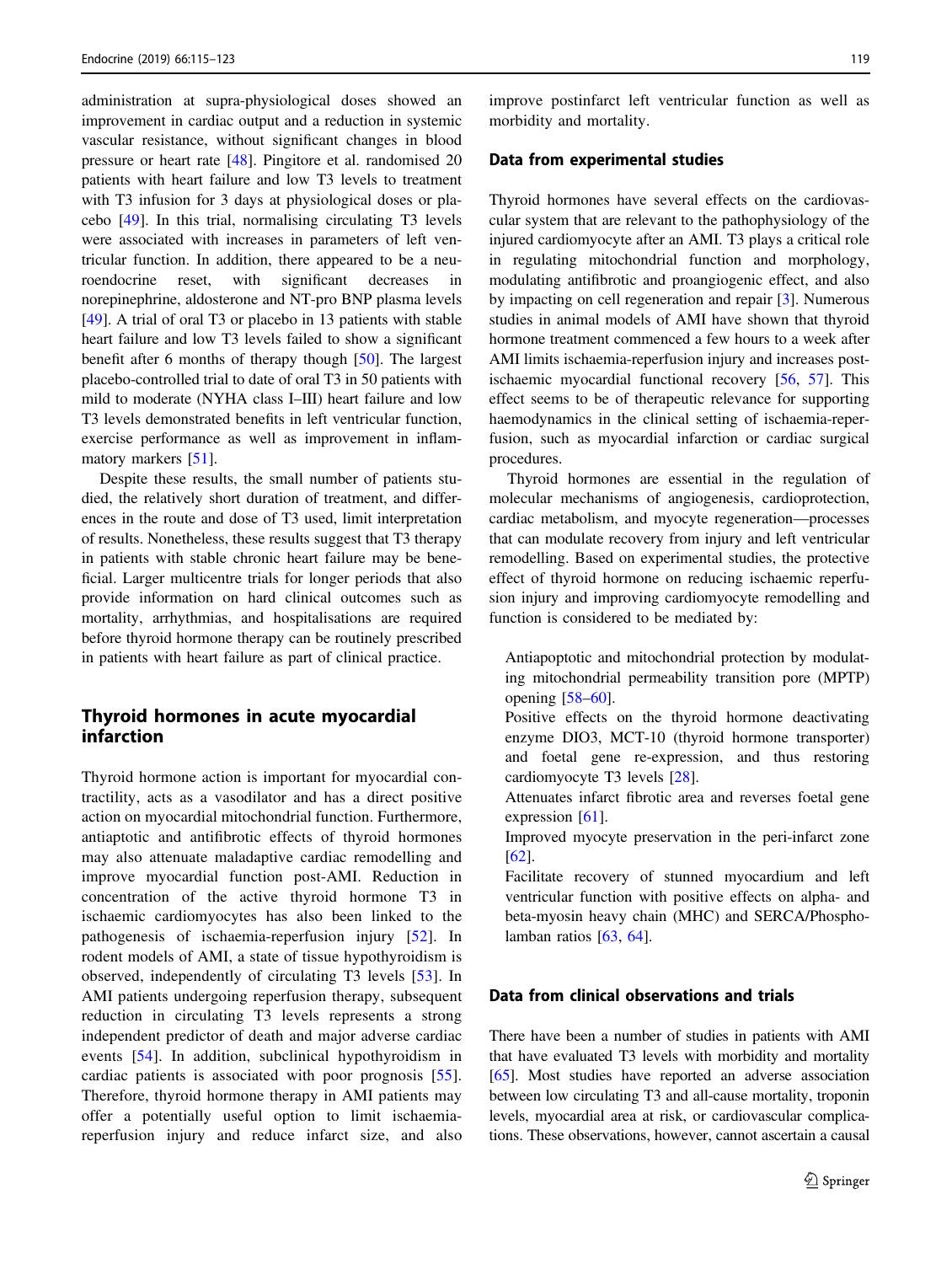<span id="page-5-0"></span>association between the two conditions, and, therefore, interventional trials of T3 are required to investigate the link.

There is little data on the safety and efficacy of T3 in AMI patients apart from a recent phase II trial [[66](#page-7-0)]. In this randomised controlled trial of oral T3 in 37 patients with STEMI and low serum FT3 levels, T3 replacement therapy for 6 months was shown to be safe and effective in reducing regional cardiac dysfunction. Left ventricular ejection fraction and myocardial infarct size, as assessed by cardiac MRI, did not show any benefit. In this trial, T3 therapy was commenced 72 h after the onset of STEMI, and the preparation was administered three times per day. This small trial provides reassurance that normalisation of serum T3 levels in patients with STEMI who have low circulating T3 levels is safe, if T3 therapy is comenced a few days after the acute event. Another trial of levothyroxine in AMI patients with subclinical hypothyroidism is ongoing with the aim to evaluate effects on left ventricular function [[67\]](#page-7-0). However, trials of thyroid hormones in AMI in larger groups of patients and treated for longer duration are required to confirm safety and efficacy before thyroid hormone supplementation can be considered for routine use in these patients.

## Thyroid hormones in cardiac surgery and cardiac transplantation

There are several trials of thyroid hormones, particularly T3, in other cardiac conditions that provide useful information and help to draw valuable conclusions. T3 administration in patients undergoing cardiac surgery such as coronary artery bypass grafting, a procedure in which myocardial tissue is subjected to ischaemia-reperfusion injury, reduces troponin release and improves post-surgery haemodynamics [\[68](#page-7-0)]. Similarly, thyroid hormone administration in children undergoing surgery for congenital heart defects protects against myocardial ischaemia-reperfusion injury [\[69](#page-7-0)]. Subgroup analysis of a large randomised clinical trial (TRICC) showed a significant reduction in extubation time and use of inotropic drugs, and better cardiac function with T3 supplementation after surgery in paediatric patients aged <5 months [[70\]](#page-8-0).

Thyroid hormone use can have important implications for organ selection and cardiac function before and after transplantation. Experimental studies demonstrated a surge of adrenaline levels after the induction of brain death in a baboon, which was associated with rapid declines in plasma levels of various hormones including T4 and T3 [\[71\]](#page-8-0). The reduction in thyroid hormone levels after brain death can lead to significant impairment of cardiovascular function partly due to impairment in aerobic respiration [\[72,](#page-8-0) [73](#page-8-0)]. Hormonal therapy that included T3 in a series of brain-dead potential organ donors resulted in improved

outcomes. A retrospective analysis of more than 66,000 brain-dead potential organ donors in the USA revelaed that thyroid hormone therapy increased in the number of transplantable organs by nearly 13% [[73\]](#page-8-0). A survey of 24 organ procurement organisations in the USA showed that more than 70% utilise thyroid hormones in all potential donors although there is large variation in the dose used [\[74\]](#page-8-0). A consensus statement by opinion leaders recommended the use of hormonal resuscitation, including T3, to maximise use of potential organs [[75\]](#page-8-0).

# Conclusion

Current experimental and clinical evidence suggests that thyroid hormone treatment may be beneficial in improving cardiac function and that risks of arrhythmias appear to be low. However, despite encouraging indications from experimental studies, large adequately-powered interventional trials of thyroid hormones in patients with various cardiac conditions have not been conducted. One explanation for this is the common belief of physicians that exogenous thyroid hormone (or its analogues) therapy in cardiac patients could precipitate development of arrhythmia, myocardial ischaemia/ infarction, or worsening of congestive heart failure.

#### Compliance with ethical standards

Conflict of interest Salman Razvi has received speaker fees from Merck KGaA, Abbott Pharmaceuticals India Ltd and Berlin-Chemie plc.

Ethical approval This article does not contain any studies with human participants or animals performed by any of the authors.

Publisher's note: Springer Nature remains neutral with regard to jurisdictional claims in published maps and institutional affiliations.

Open Access This article is distributed under the terms of the Creative Commons Attribution 4.0 International License ([http://crea](http://creativecommons.org/licenses/by/4.0/) [tivecommons.org/licenses/by/4.0/](http://creativecommons.org/licenses/by/4.0/)), which permits unrestricted use, distribution, and reproduction in any medium, provided you give appropriate credit to the original author(s) and the source, provide a link to the Creative Commons license, and indicate if changes were made.

#### References

- 1. G.A. Roth, C. Johnson, A. Abajobir et al. Global, regional, and national burden of cardiovascular diseases for 10 causes, 1990 to 2015. J. Am. Coll. Cardiol. 70, 1–25 (2017). [https://doi.org/10.](https://doi.org/10.1016/j.jacc.2017.04.052) [1016/j.jacc.2017.04.052](https://doi.org/10.1016/j.jacc.2017.04.052)
- 2. V.L. Roger, Epidemiology of heart failure. Circ. Res. 1136, 646–659 (2013). <https://doi.org/10.1161/circresaha.113.300268>
- 3. A. Jabbar, A. Pingitore, S.H. Pearce et al. Thyroid hormones and cardiovascular disease. Nat. Rev. Cardiol. 14, 39–55 (2017). <https://doi.org/10.1038/nrcardio.2016.174>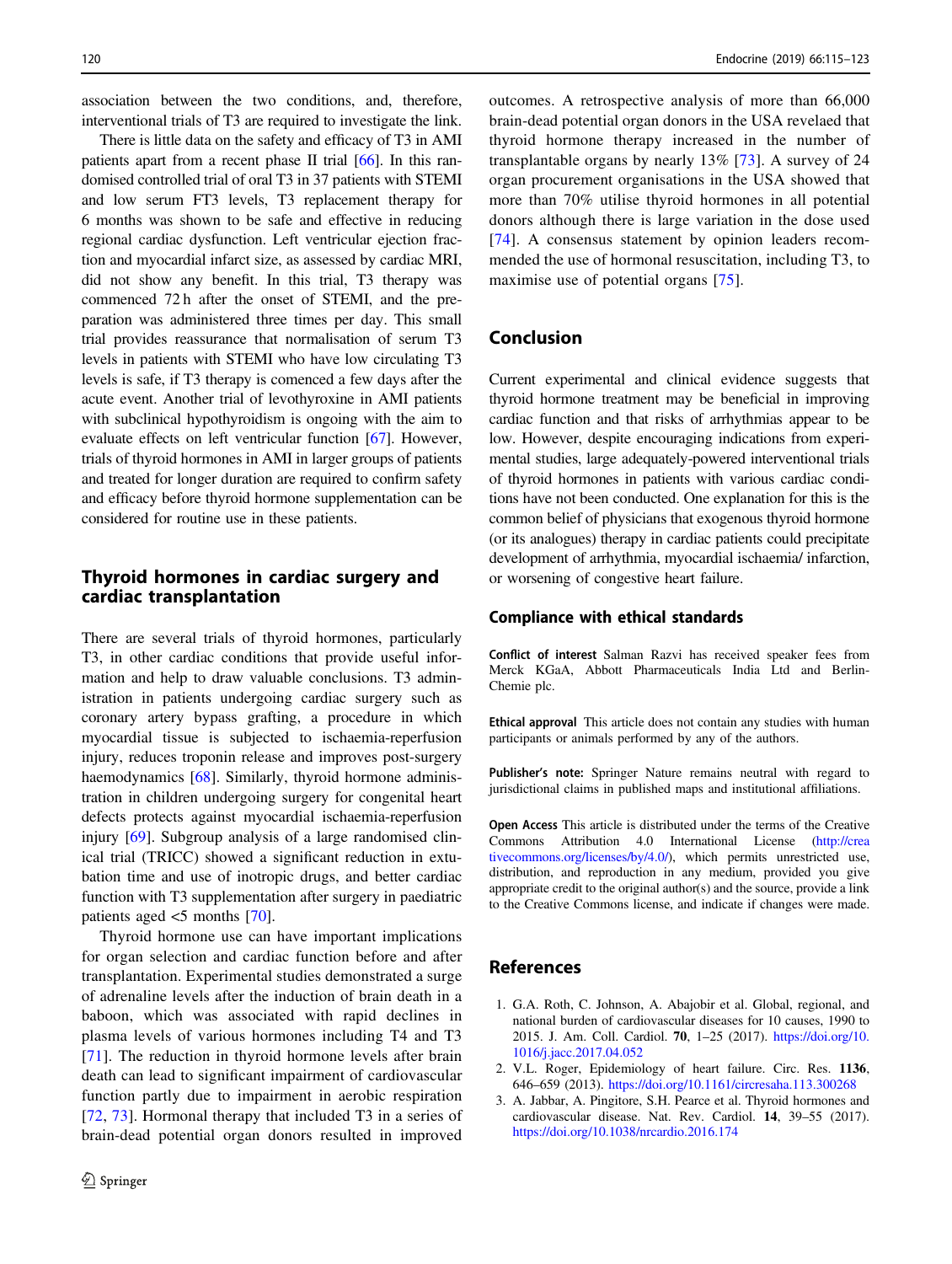- <span id="page-6-0"></span>4. P.N. Taylor, S. Razvi, S.H. Pearce, C.M. Dayan, Clinical review: a review of the clinical consequences of variation in thyroid function within the reference range. J. Clin. Endocrinol. Metab. 98, 3562–3571 (2013). <https://doi.org/10.1210/jc.2013-1315>
- 5. E.M. Kaptein, A. Sanchez, E. Beale, L.S. Chan, Clinical review: thyroid hormone therapy for postoperative nonthyroidal illnesses: a systematic review and synthesis. J. Clin. Endocrinol. Metab. 95, 4526–4534 (2010). <https://doi.org/10.1210/jc.2010-1052>
- 6. S. Razvi, A. Jabbar, A. Pingitore et al. Thyroid hormones and cardiovascular function and diseases. J. Am. Coll. Cardiol. 71, 1781–1796 (2018). <https://doi.org/10.1016/j.jacc.2018.02.045>
- 7. G.R. Murray, Note on the treatment of myxoedema by hypodermic injections of an extract of the thyroid gland of a sheep. Br. Med. J. 2, 796–797 (1891). [https://doi.org/10.1136/bmj.2.1606.](https://doi.org/10.1136/bmj.2.1606.796) [796](https://doi.org/10.1136/bmj.2.1606.796)
- 8. G.R. Murray, The life-history of the first case of myxoedema treated by thyroid extract. Br. Med. J. 13, 359–360 (1920). [https://](https://doi.org/10.1136/bmj.1.3089.359) [doi.org/10.1136/bmj.1.3089.359](https://doi.org/10.1136/bmj.1.3089.359)
- 9. J. Lindholm, P. Laurberg, Hypothyroidism and thyroid substitution: historical aspects. J. Thyroid Res. 2011, 809341 (2011). <https://doi.org/10.4061/2011/809341>
- 10. J. Gross, R. Pitt-Rivers, The identification of 3:5:3"-L-triiodothyronine in human plasma. Lancet 1, 439–441 (1952). [https://](https://doi.org/10.1016/s0140-6736(52)91952-1) [doi.org/10.1016/s0140-6736\(52\)91952-1](https://doi.org/10.1016/s0140-6736(52)91952-1)
- 11. F.D. Hart, N.F. Maclagan, Oral thyroxine in the treatment of myxoedema. Br. Med. J. 1, 512–518 (1950). [https://doi.org/10.](https://doi.org/10.1136/bmj.1.4652.512) [1136/bmj.1.4652.512](https://doi.org/10.1136/bmj.1.4652.512)
- 12. S.R. Smith, Desiccated thyroid preparations. Obsolete therapy. Arch. Intern. Med. 144, 926–927 (1984).
- 13. E. Kirk, M. Chieffi, W.B. Kountz, The correlation between thyroid function and the incidence of atherosclerosis. J. Gerontol. 4, 212–217 (1949).
- 14. I.A. Gaspar, Postmortem observations on the thyroid in atherosclerosis. J. Am. Geriatr. Soc. 16, 686–695 (1968). [https://doi.org/](https://doi.org/10.1111/j.1532-5415.1968.tb01278.x) [10.1111/j.1532-5415.1968.tb01278.x](https://doi.org/10.1111/j.1532-5415.1968.tb01278.x)
- 15. J.H. Moyer, A current appraisal of drug therapy of atherosclerosis. Arch. Environ. Health 14, 337–347 (1967).
- 16. The Coronary Drug Project. Findings leading to further modifications of its protocol with respect to dextrothyroxine. The Coronary Drug Project Research Group. JAMA 220, 996–1008 (1972).
- 17. J.P. Bantle, D.B. Hunninghake, I.D. Frantz et al. Comparison of effectiveness of thyrotropin-suppressive doses of D- and Lthyroxine in treatment of hypercholesterolemia. Am. J. Med. 77, 475–481 (1984). [https://doi.org/10.1016/0002-9343\(84\)90107-4](https://doi.org/10.1016/0002-9343(84)90107-4)
- 18. W.F. Young Jr., C.A. Gorman, N.S. Jiang et al. L-thyroxine contamination of pharmaceutical D-thyroxine: probable cause of therapeutic effect. Clin. Pharmacol. Ther. 36, 781–787 (1984). <https://doi.org/10.1038/clpt.1984.257>
- 19. N. Rodondi, W.P. den Elzen, D.C. Bauer et al. Subclinical hypothyroidism and the risk of coronary heart disease and mortality. JAMA 304, 1365–1374 (2010). [https://doi.org/10.1001/ja](https://doi.org/10.1001/jama.2010.1361) [ma.2010.1361](https://doi.org/10.1001/jama.2010.1361)
- 20. T.H. Collet, J. Gussekloo, D.C. Bauer et al. Subclinical hyperthyroidism and the risk of coronary heart disease and mortality. Arch. Intern. Med. 172, 799–809 (2012). [https://doi.org/10.1001/a](https://doi.org/10.1001/archinternmed.2012.402) [rchinternmed.2012.402](https://doi.org/10.1001/archinternmed.2012.402)
- 21. B. Gencer, T.H. Collet, V. Virgini et al. Subclinical thyroid dysfunction and the risk of heart failure events: an individual participant data analysis from 6 prospective cohorts. Circulation 126, 1040–1049 (2012). [https://doi.org/10.1161/CIRCULATIONAHA.](https://doi.org/10.1161/CIRCULATIONAHA.112.096024) [112.096024](https://doi.org/10.1161/CIRCULATIONAHA.112.096024)
- 22. B. Gereben, A.M. Zavacki, S. Ribich et al. Cellular and molecular basis of deiodinase-regulated thyroid hormone signaling. Endocr. Rev. 29, 898–938 (2008). <https://doi.org/10.1210/er.2008-0019>
- 23. W. Croteau, J.C. Davey, V.A. Galton, D.L. St Germain, Cloning of the mammalian type II iodothyronine deiodinase. A

selenoprotein differentially expressed and regulated in human and rat brain and other tissues. J. Clin. Investig. 98, 405–417 (1996). <https://doi.org/10.1172/JCI118806>

- 24. D. Salvatore, T. Bartha, J.W. Harney, P.R. Larsen, Molecular biological and biochemical characterization of the human type 2 selenodeiodinase. Endocrinology 137, 3308–3315 (1996). <https://doi.org/10.1210/endo.137.8.8754756>
- 25. G.A. Brent, The molecular basis of thyroid hormone action. N. Engl. J. Med. 331, 847–853 (1994). [https://doi.org/10.1056/](https://doi.org/10.1056/NEJM199409293311306) [NEJM199409293311306](https://doi.org/10.1056/NEJM199409293311306)
- 26. B.D. Hoit, S.F. Khoury, Y. Shao et al. Effects of thyroid hormone on cardiac beta-adrenergic responsiveness in conscious baboons. Circulation 96, 592–598 (1997). <https://doi.org/10.1161/01.cir.96.2.592>
- 27. I. Klein, K. Ojamaa, Thyroid hormone and the cardiovascular system. N. Engl. J. Med. 344, 501–509 (2001). [https://doi.org/10.](https://doi.org/10.1056/NEJM200102153440707) [1056/NEJM200102153440707](https://doi.org/10.1056/NEJM200102153440707)
- 28. W.S. Simonides, M.A. Mulcahey, E.M. Redout et al. Hypoxiainducible factor induces local thyroid hormone inactivation during hypoxic-ischemic disease in rats. J. Clin. Investig. 118, 975–983 (2008). <https://doi.org/10.1172/JCI32824>
- 29. I. Mourouzis, F. Forini, C. Pantos, G. Iervasi, Thyroid hormone and cardiac disease: from basic concepts to clinical application. J. Thyroid Res. 2011, 958626 (2011). [https://doi.org/10.4061/2011/](https://doi.org/10.4061/2011/958626) [958626](https://doi.org/10.4061/2011/958626)
- 30. C. Pantos, I. Mourouzis, D.V. Cokkinos, New insights into the role of thyroid hormone in cardiac remodeling: time to reconsider? Heart Fail. Rev. 16, 79–96 (2011). [https://doi.org/10.1007/](https://doi.org/10.1007/s10741-010-9185-3) [s10741-010-9185-3](https://doi.org/10.1007/s10741-010-9185-3)
- 31. Y.K. Lee, K.M. Ng, Y.C. Chan et al. Triiodothyronine promotes cardiac differentiation and maturation of embryonic stem cells via the classical genomic pathway. Mol. Endocrinol. 24, 1728–1736 (2010). <https://doi.org/10.1210/me.2010-0032>
- 32. S. Chen, A. Shauer, D.R. Zwas, C. Lotan, A. Keren, I. Gotsman, The effect of thyroid function on clinical outcome in patients with heart failure. Eur. J. Heart Fail. 16, 217–226 (2014). [https://doi.](https://doi.org/10.1002/ejhf.42) [org/10.1002/ejhf.42](https://doi.org/10.1002/ejhf.42)
- 33. J.E. Mitchell, A.S. Hellkamp, D.B. Mark et al. Thyroid function in heart failure and impact on mortality. JACC Heart Fail. 1, 48–55 (2013). <https://doi.org/10.1016/j.jchf.2012.10.004>
- 34. G. Iervasi, A. Pingitore, P. Landi et al. Low-T3 syndrome. A strong prognostic predictor of death in patients with heart disease. Circulation 107, 708–713 (2003). [https://doi.org/10.1161/01.cir.](https://doi.org/10.1161/01.cir.0000048124.64204.3f) [0000048124.64204.3f](https://doi.org/10.1161/01.cir.0000048124.64204.3f)
- 35. L. Wartofsky, K.D. Burman, Alteration in thyroid function in patients with systemic illness: the "euthyroid sick syndrome". Endocr. Rev. 3, 164–217 (1982). [https://doi.org/10.1210/edrv-3-](https://doi.org/10.1210/edrv-3-2-164) [2-164](https://doi.org/10.1210/edrv-3-2-164)
- 36. R.P. Peeters, P.J. Wouters, E. Kaptein et al. Reduced activation and increased inactivation of thyroid hormone in tissues of critically ill patients. J. Clin. Endocrinol. Metab. 88, 3202–3211 (2003). <https://doi.org/10.1210/jc.2002-022013>
- 37. I.J. Chopra, S.Y. Wu, G.N. Teco, F. Santini, A radioimmunoassay for measurement of 3,5,3′-triiodothyronine sulfate: studies in thyroidal and nonthyroidal diseases, pregnancy, and neonatal life. J. Clin. Endocrinol. Metab. 75, 189–194 (1992). [https://doi.org/](https://doi.org/10.1210/jcem.75.1.1619009) [10.1210/jcem.75.1.1619009](https://doi.org/10.1210/jcem.75.1.1619009)
- 38. L.H. Duntas, T.T. Nguyen, F.S. Keck et al. Changes in metabolism of TRH in euthyroid sick syndrome. Eur. J. Endocrinol. 141, 337–341 (1999).
- 39. A. Boelen, M.C. Platvoet-Ter Schiphorst, W.M. Wiersinga, Association between serum interleukin-6 and serum 3, 5, 3′ triiodothyronine in nonthyroidal illness. J. Clin. Endocrinol. Metab. 77, 1695–1699 (1993). [https://doi.org/10.1210/jcem.77.6.](https://doi.org/10.1210/jcem.77.6.8263160) [8263160](https://doi.org/10.1210/jcem.77.6.8263160)
- 40. J.M. Stouthard, T.Van der Poll, E. Ebdert, et al. Effects of acute and chronic IL-6 administration on thyroid hormone metabolism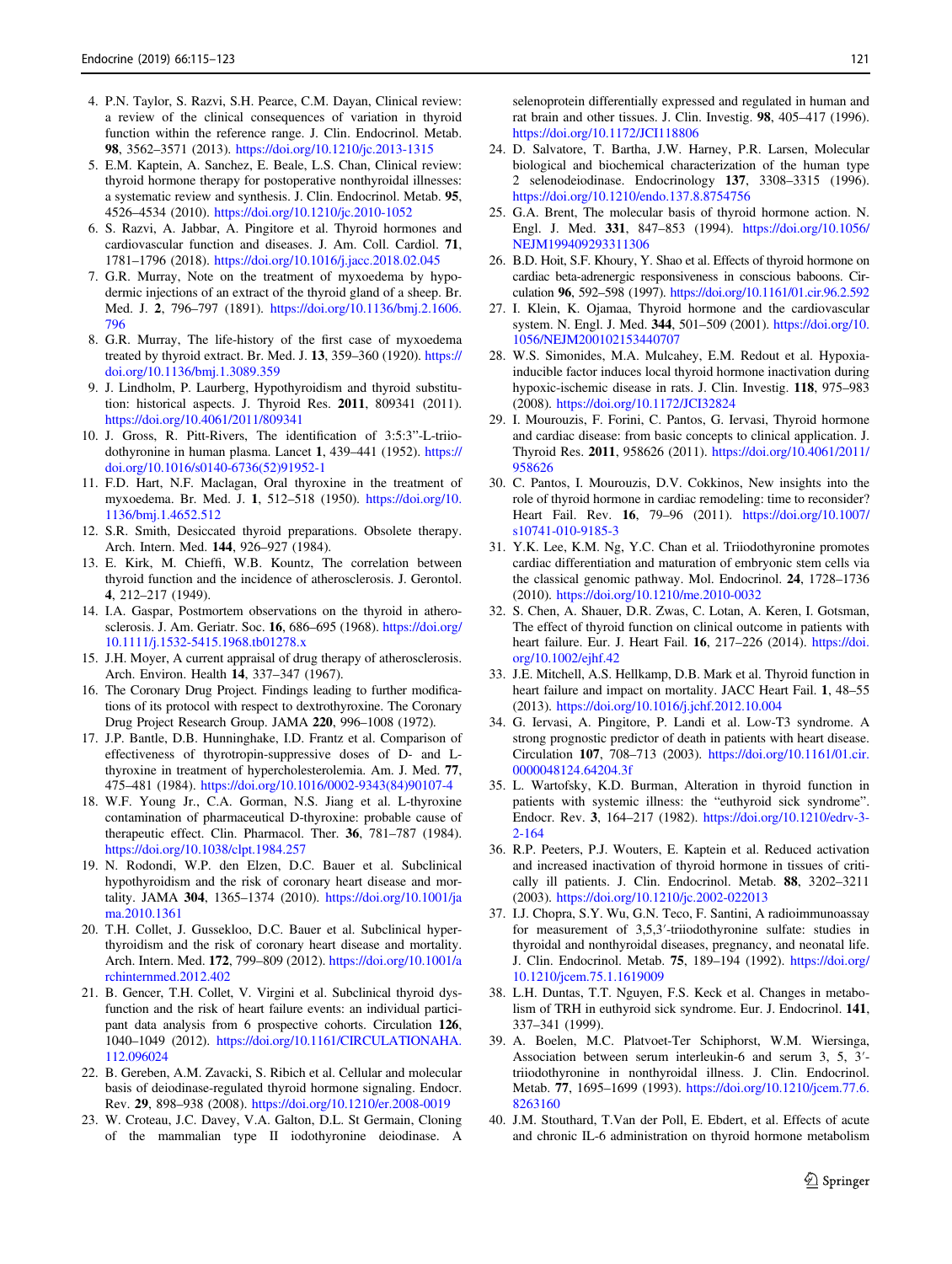<span id="page-7-0"></span>in humans. J. Clin. Endocrinol. Metab. 79, 1342–1346 (1994). <https://doi.org/10.1210/jcem.79.5.7962327>

- 41. L. Bartalena, F. Bogazzi, S. Brogioni et al. Role of cytokines in the pathogenesis of the euthyroid sick syndrome. Eur. J. Endocrinol. 138, 603–614 (1998).
- 42. T. Kimura, T. Kanda, N. Kotajima et al. Involvement of circulating IL-6 and its receptor in the development of euthyroid sick syndrome in patients with acute myocardial infarction. Eur. J. Endocrinol. 143, 179–184 (2000).
- 43. C. Sylvén, E. Jansson, P. Sotonyi et al. Cardiac nuclear hormone receptor mRNA in heart failure in man. Life Sci. 59, 1917–1922 (1996). [https://doi.org/10.1016/s0024-3205\(96\)00539-5](https://doi.org/10.1016/s0024-3205(96)00539-5)
- 44. K. Kinugawa, K. Yonekura, R.C. Ribeiro et al. Regulation of thyroid hormone receptor isoforms in physiological and pathological cardiac hypertrophy. Circ. Res. 89, 591–598 (2001). [https://](https://doi.org/10.1161/hh1901.096706) [doi.org/10.1161/hh1901.096706](https://doi.org/10.1161/hh1901.096706)
- 45. Y. Liu, R.A. Redetzke, S. Said et al. Serum thyroid hormone levels may not accurately reflect thyroid tissue levels and cardiac function in mild hypothyroidism. Am. J. Physiol. Heart Circ. Physiol. 294, H2137–H2143 (2008). [https://doi.org/10.1152/a](https://doi.org/10.1152/ajpheart.01379.2007) [jpheart.01379.2007](https://doi.org/10.1152/ajpheart.01379.2007)
- 46. P. Moruzzi, E. Doria, P.G. Agostoni et al. Usefulness of Lthyroxine to improve cardiac and exercise performance in idiopathic dilated cardiomyopathy. Am. J. Cardiol. 73, 374–378 (1994). [https://doi.org/10.1016/0002-9149\(94\)90011-6](https://doi.org/10.1016/0002-9149(94)90011-6)
- 47. P. Moruzzi, E. Doria, P.G. Agostoni, Medium-term effectiveness of L-thyroxine treatment in idiopathic dilated cardiomyopathy. Am. J. Med. 101, 461–467 (1996). [https://doi.org/10.1016/s0002-](https://doi.org/10.1016/s0002-9343(96)00281-1) [9343\(96\)00281-1](https://doi.org/10.1016/s0002-9343(96)00281-1)
- 48. M.A. Hamilton, L.W. Stevenson, G.C. Fonarow et al. Safety and hemodynamic effects of intravenous triiodothyronine in advanced congestive heart failure. Am. J. Cardiol. 81, 443–447 (1998). [https://doi.org/10.1016/s0002-9149\(97\)00950-8](https://doi.org/10.1016/s0002-9149(97)00950-8)
- 49. A. Pingitore, E. Galli, A. Barison et al. Acute effects of triiodothyronine (T3) replacement therapy in patients with chronic heart failure and low-T3 syndrome: a randomized, placebocontrolled study. J. Clin. Endocrinol. Metab. 93, 1351–1358 (2008). <https://doi.org/10.1210/jc.2007-2210>
- 50. P. Holmager, U. Schmidt, P. Mark et al. Long-term L-triiodothyronine (T3) treatment in stable systolic heart failure patients: a randomised double-blind, cross-over, placebo-controlled intervention study. Clin. Endocrinol. 83, 931–937 (2015). [https://doi.](https://doi.org/10.1111/cen.12648) [org/10.1111/cen.12648](https://doi.org/10.1111/cen.12648)
- 51. A. Amin, M. Chitsazan, S. Taghavi, M. Ardeshiri, Effects of triiodothyronine replacement therapy in patients with chronic stable heart failure and low-triiodothyronine syndrome: a randomized, double-blind, placebo-controlled study. ESC Heart Fail. 2, 5–11 (2015). <https://doi.org/10.1002/ehf2.12025>
- 52. A. Pingitore, G. Nicolini, C. Kusmic et al. Cardioprotection and thyroid hormones. Heart Fail. Rev. 21, 391–399 (2016). [https://](https://doi.org/10.1007/s10741-016-9545-8) [doi.org/10.1007/s10741-016-9545-8](https://doi.org/10.1007/s10741-016-9545-8)
- 53. C.J. Pol, A. Muller, M.J. Zuidwijk et al. Left-ventricular remodelling after myocardial infarction is associated with a cardiomyocyte-specific hypothyroid condition. Endocrinology 152, 669–679 (2011). <https://doi.org/10.1210/en.2010-0431>
- 54. Y. Song, J. Li, S. Bian et al. Association between low free triiodothyronine levels and poor prognosis in patients with acute STelevation myocardial infarction. Biomed. Res. Int. 2018, 9803851 (2018). <https://doi.org/10.1155/2018/9803851>
- 55. G. Iervasi, S. Molinaro, P. Landi et al. Association between increased mortality and mild thyroid dysfunction in cardiac patients. Arch. Intern. Med. 167, 1526–1532 (2007). [https://doi.](https://doi.org/10.1001/archinte.167.14.1526) [org/10.1001/archinte.167.14.1526](https://doi.org/10.1001/archinte.167.14.1526)
- 56. V. Rajagopalan, Y. Zhang, C. Pol et al. Modified low-dose triiodo-L-thyronine therapy safely improves function following

myocardial ischemia-reperfusion injury. Front. Phsyiol. 8, 225 (2017). <https://doi.org/10.3389/fphys.2017.00225>

- 57. K.K. Henderson, S. Danzi, J.T. Paul et al. Physiological replacement of T3 improves left ventricular function in an animal model of myocardial infarction-induced congestive heart failure. Circ. Heart Fail. 2, 243–252 (2009). [https://doi.org/10.1161/](https://doi.org/10.1161/CIRCHEARTFAILURE.108.810747) [CIRCHEARTFAILURE.108.810747](https://doi.org/10.1161/CIRCHEARTFAILURE.108.810747)
- 58. M.D. Files, M. Kajimoto, C.M. O'Kelly Priddy et al. Triiodothyronine facilitates weaning from extracorporeal membrane oxygenation by improved mitochondrial substrate utilization. J. Am. Heart Assoc. 3, e000680 (2014). [https://doi.org/10.1161/](https://doi.org/10.1161/JAHA.113.000680) [JAHA.113.000680](https://doi.org/10.1161/JAHA.113.000680)
- 59. R. Lesmana, R.A. Sinha, B.K. Singh et al. Thyroid hormone stimulation of autophagy is essential for mitochondrial biogenesis and activity in skeletal muscle. Endocrinology 157, 23–38 (2016). <https://doi.org/10.1210/en.2015-1632>
- 60. E. Yehuda-Shnaidman, B. Kalderon, N. Azazmeh, J. Bar-Tana, Gating of the mitochondrial permeability transition pore by thyroid hormone. FASEB J. 24, 93–104 (2010). [https://doi.org/10.](https://doi.org/10.1096/fj.09-133538) [1096/fj.09-133538](https://doi.org/10.1096/fj.09-133538)
- 61. N.Y. Weltman, K. Ojamaa, E.H. Schlenker et al. Low-dose T3 replacement restores depressed cardiac T3 levels, preserves coronary microvasculature and attenuates cardiac dysfunction in experimental diabetes mellitus. Mol. Med. 20, 302–312 (2014). <https://doi.org/10.2119/molmed.2013.00040>
- 62. C. Pantos, I. Mourouzis, T. Saranteas et al. Thyroid hormone improves postischaemic recovery of function while limiting apoptosis: a new therapeutic approach to support hemodynamics in the setting of ischaemia-reperfusion? Basic Res. Cardiol. 104, 69–77 (2009). <https://doi.org/10.1007/s00395-008-0758-4>
- 63. K. Ojamaa, A. Kenessey, R. Shenoy, I. Klein, Thyroid hormone metabolism and cardiac gene expression after acute myocardial infarction in the rat. Am. J. Physiol. Endocrinol. Metab. 279, E1319–E1324 (2000). [https://doi.org/10.1152/ajpendo.2000.279.](https://doi.org/10.1152/ajpendo.2000.279.6.E1319) [6.E1319](https://doi.org/10.1152/ajpendo.2000.279.6.E1319)
- 64. C. Pantos, I. Mourouzis, K. Markakis et al. Thyroid hormone attenuates cardiac remodeling and improves hemodynamics early after acute myocardial infarction in rats. Eur. J. Cardiothorac. Surg. 32, 333–339 (2007). <https://doi.org/10.1016/j.ejcts.2007.05.004>
- 65. B. Wang, S. Liu, L. Li et al. Non-thyroidal illness syndrome in patients with cardiovascular diseases: a systematic review and meta-analysis. Int. J. Cardiol. 226, 1–10 (2017). [https://doi.org/10.](https://doi.org/10.1016/j.ijcard.2016.10.039) [1016/j.ijcard.2016.10.039](https://doi.org/10.1016/j.ijcard.2016.10.039)
- 66. A. Pingitore, F. Mastorci, P. Piaggi et al. Usefulness of triiodothyronine replacement therapy in patients with ST elevation myocardial infarction and borderline/reduced triiodothyronine levels (from the THIRST study). Am. J. Cardiol. 123, 905–912 (2019). <https://doi.org/10.1016/j.amjcard.2018.12.020>
- 67. A. Jabbar, L. Ingoe, S. Pearce et al. Thyroxine in acute myocardial infarction (ThyrAMI) – levothyroxine in subclinical hypothyroidism post-acute myocardial infarction: study protocol for a randomised controlled trial. Trials 16, 115 (2015). [https://doi.org/](https://doi.org/10.1186/s13063-015-0621-5) [10.1186/s13063-015-0621-5](https://doi.org/10.1186/s13063-015-0621-5)
- 68. A.M. Ranasinghe, D.W. Quinn, D. Pagano et al. Glucose-insulinpotassium and tri-iodothyronine individually improve hemodynamic performance and are associated with reduced troponin I release after on-pump coronary artery bypass grafting. Circulation 114, I245–I250 (2006). [https://doi.org/10.1161/CIRCULATIONAHA.](https://doi.org/10.1161/CIRCULATIONAHA.105.000786) [105.000786](https://doi.org/10.1161/CIRCULATIONAHA.105.000786)
- 69. J.Q. Zhang, Q.Y. Yang, F.S. Xue et al. Preoperative oral thyroid hormones to prevent euthyroid sick syndrome and attenuate myocardial ischemia-reperfusion injury after cardiac surgery with cardiopulmonary bypass in children: a randomized, double-blind, placebo-controlled trial. Medicine 97, e12100 (2018). [https://doi.](https://doi.org/10.1097/MD.0000000000012100) [org/10.1097/MD.0000000000012100](https://doi.org/10.1097/MD.0000000000012100)